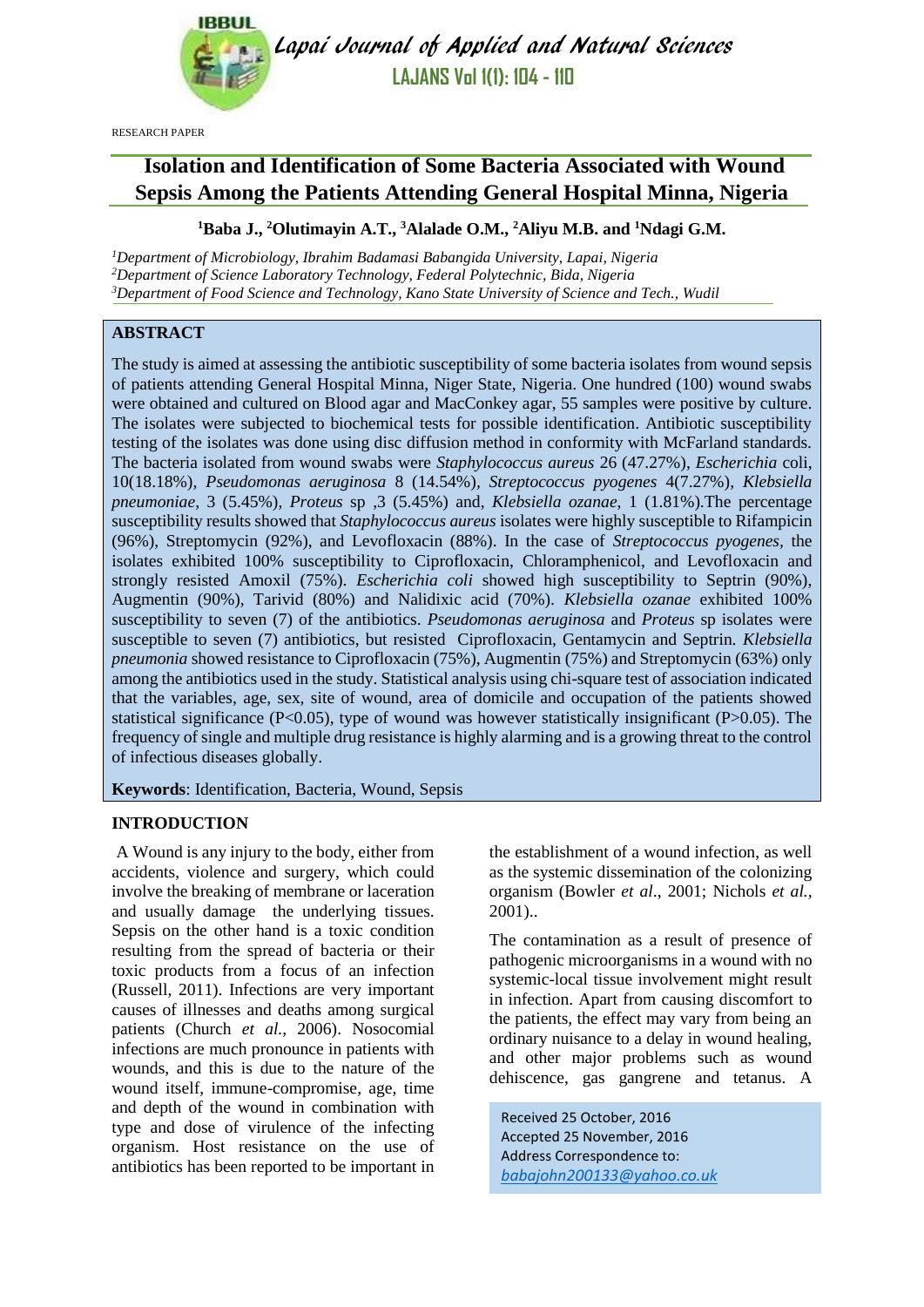prolonged hospital admission could result in adding to the cost of the treatment and management of the patient. Bacteriological studies have shown that wound infection is a universal infection, and that the bacteria types present in the wounds vary from one geographical location to the other.

The control of wound infections has become more challenging due to wide spread of bacteria resistance to antibiotics and to a greater incidence of infections caused by methicilinresistant *Staphylococcus aureus* (MRSA) and polymicrobic flora (Bouchillon *et al.,* 2004). Infections shows a manifestation of organisms successfully colonized by entering the body, which reproduces and initiate an inflammatory response which are characterized by the classic signs of redness, rise in temperature of the body, pains, and fever (George, 2005). Most humans who are sick, weak and malnourished, have cancer or are diabetic have increased susceptibility to chronic or persistent infection. Individuals with a suppressed immune system are particularly susceptible to infections (George, 2005).

Wound infections are caused by the multiplication of microorganisms in the surgical site of an immune-compromised host. Microorganisms are transmitted into the wound through several ways, these could be through direct contact with the organisms, which are either transfer from surgical equipment or the hands of surgeons or nurses, air borne dispersal from the environment contaminated with microorganisms that are deposited onto the wounds, contamination could also occur through one-self, by physical migration of the patients own endogenous flora which are present on the skin, mucous membrane or gastrointestinal tract to the surgical site (Murray *et al.,* 2008).

The bacteria agents often associated with wound infections include *Staphylococcus*  species*, Pseudomonas* species*, Klebsiella*  species*, Proteus*species, *Streptococcus* species, and *Escherichia coli* as well as anaerobes such as *Clostridium* and *Bacteriodes* species (Vanessa, 2006). Bacteria found in the wound can be categorized into four different conditions namely: contamination, colonization, critical colonization and infection. Contamination simply means existence of bacteria within a wound. All chronic wounds are contaminated.

Bacteria are low in number and non-replicating. Colonization is the next step in the evolving relationship of microbes with the host. Bacteria are now replicating and a larger population is now established in the wound.. Critical colonization is a stage where the confrontation between bacteria and host creates the first fissure to develop within the superficial compartment of the wound. Infection is defined as the point where bacteria begin to invade deep compartments and break through the layers of host defense to damage tissues. A critical density or burden of bacteria has been reached and wound healing become stalled and reversed (Safdar *et al.,* 2006).

## **METHODOLOGY**

#### **Sample Collection**

Questionnaires were administered to determine the age, gender, occupation, educational qualification and area of domicile. The swab sticks were used to collect different wound type: Trauma, Postoperative wound, Abscess, Ulcer, Burn wounds and Diabetic foot ulcer and location Leg, Abdomen, Hand, Foot, Ankle, Back, Head and neck, Breast, Chest from patients with infected wounds.

**Isolation of bacteria from wound swabs:** The total number of 100 wound swab samples were collected. The swab specimens were streaked on blood agar and MacConkey agar and then placed in the incubator. The swab specimens were incubated for 24 hours at  $37^{\circ}$ C, the plates were examined for growth. The plates having growth were sub-cultured into MacConkey agar, and pure cultures were obtained and transferred into Nutrient agar slants for further identifications.

## **Identification of Bacterial isolates**

Identification was carried out by sub-culturing from the Nutrient agar slants into freshly prepared MacConkey and Blood agar in sterile petri dishes using the streak method. The pure culture of the isolates were subjected to biochemical tests , namely : Catalase, Coagulase, Indole, Cirate utilization, Urase, Methyl red- Voges Proskauer, Motility and Sugar fermentation for identification after Gram staining (Cheesbrough, 2002).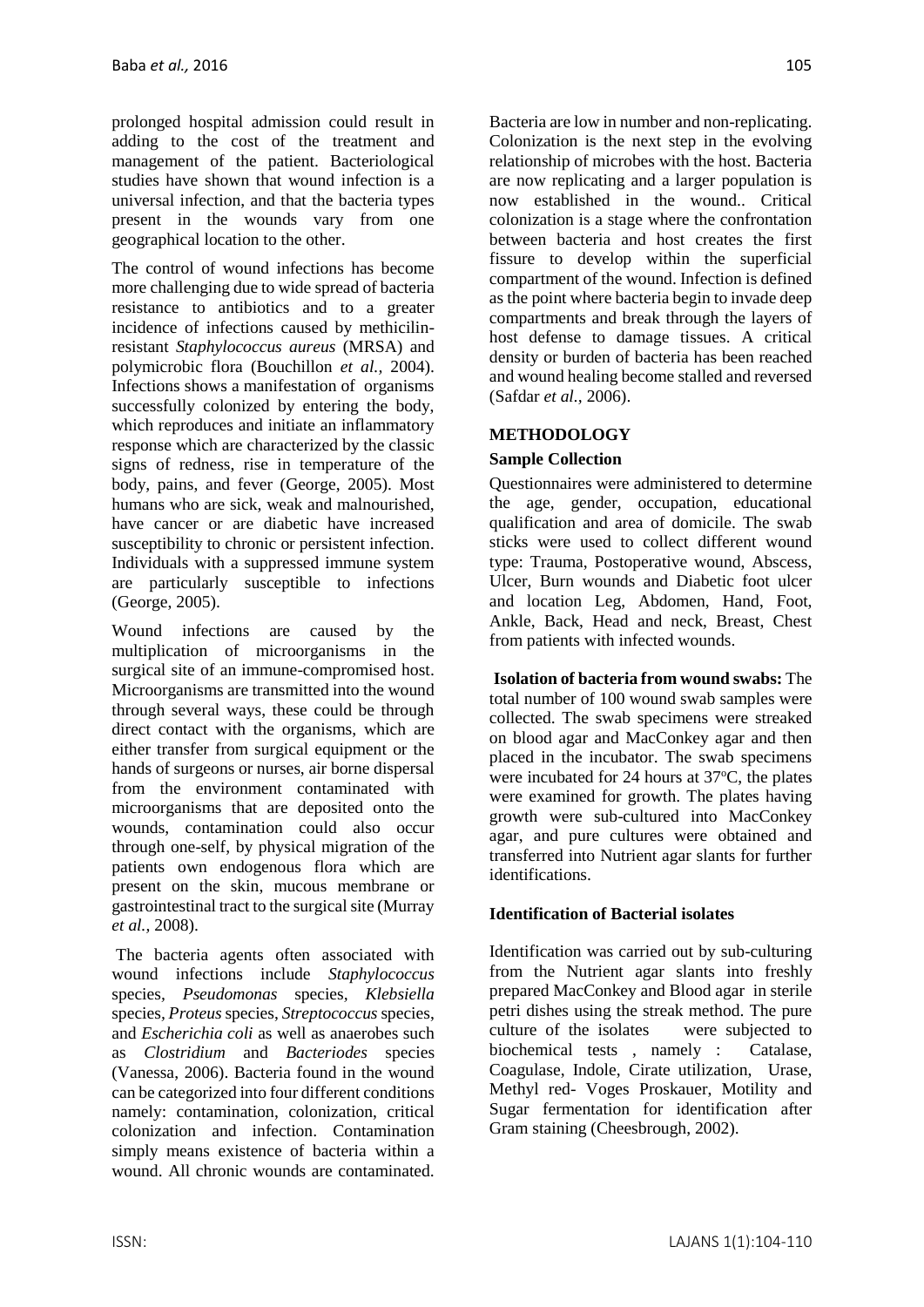#### **Antibiotic susceptibility test**

This was carried out by preparing sterile Mueller – Hinton agar and standardized as instructed by the manufacturer. The media were dispensed into petri dishes and allowed to solidify. The inocula were also prepared in test tubes in respect to 0.5 McFarland's standard. The test isolates were inoculated on the Mueller- Hinton agar using a sterile swab stick, after which an antibiotic disc was placed onto the inoculated plates and were incubated at 37° C for 24hours. The plates were read and the zones of inhibition were measured to the nearest mm (Cheesbrough, 2002).

#### **Statistical analysis**

This was analyzed using Chi-square test of association between the Socio-demographic factors and the occurrence of Bacteria in the wound sepsis of the patients.

## **Results**

| isolates from wound sepsis of patients attending<br>General Hospital Minna. |              |                   |  |
|-----------------------------------------------------------------------------|--------------|-------------------|--|
| <b>Bacteria</b>                                                             | <b>Total</b> | number Percentage |  |
| S. aureus                                                                   | 26           | 47.3              |  |
| E coli                                                                      | 10           | 18.2              |  |
| P. aeruginosa                                                               |              | 14.5              |  |

*S. pyogenes 4* 7.3 *K. pneumoniae 3* 5.5 *Proteus* sp *3* 5.5 *K. ozanae 1* 1.8 Total 55 100.0

Table 1: Percentage occurrence of the bacteria

The percentage occurrence of the different bacteria isolated as presented in Table 1 indicated that *Staphylococcus aureus* was the most predominant with 26 (47.3%) isolates. This is followed by *Escherichia coli* with 10 (18.2%) isolates. *Klebsiella ozanae* occurred least with 1 (1.8%) isolate.

|  |  |  | Table 2: Percentage susceptibility of Gram-negative isolates to some antibiotics. |
|--|--|--|-----------------------------------------------------------------------------------|
|  |  |  |                                                                                   |

| Antibiotics    | E. coli<br>$(n=10)$ | Klebsiella<br>pneumoniae<br>$(n=8)$ | P. aeruginosa<br>$(n=3)$ | <i>Proteus</i> sp<br>$(n=3)$ | K. ozanae<br>$(n=1)$ |
|----------------|---------------------|-------------------------------------|--------------------------|------------------------------|----------------------|
| Tarivid        | 80                  | 88.                                 | 66                       | 66                           | 100                  |
| Reflacine      | 70                  | 75                                  | 100                      | 100                          | 100                  |
| Ciprofloxacin  | 40                  | 25                                  | $\theta$                 | $\theta$                     | $\theta$             |
| Augmentin      | 90                  | 25                                  | 66                       | 100                          | 100                  |
| Gentamycin     | 30                  | 50                                  | $\theta$                 | 33                           | $\theta$             |
| Streptomycin   | 60                  | 38.                                 | 100                      | 66                           | 100                  |
| Ceporex        | 50                  | 88.                                 | 66                       | 100                          | 100                  |
| Nalidixic acid | 70                  | 75                                  | 100                      | 66                           | 100                  |
| Septrin        | 90                  | 50                                  | 33                       | 33                           | $\theta$             |
| Amplicin       | 50                  | 75                                  | 66                       | 100                          | 100                  |

The percentage susceptibility results revealed that *E. coli* showed high susceptibility to Septrin (90%), Augmentin (90%), Tarivid (80%) and Nalidixic acid (70%). *Klebsiella ozanae* exhibited 100% susceptibility to all the antibiotics, but showed 0% susceptibility to Septrin, Gentamycin, and Ciprofloxacin. *Klebsiella pneumoniae* showed susceptibility to most of the antibiotics, but resisted Ciprofloxacin, Augmentin and Streptomycin.*. Pseudomonas aeruginosa* and *Proteus* sp isolates showed susceptibility to all the antibiotics, but resisted Ciprofloxacin, Gentamycin and Septrin (Table 2).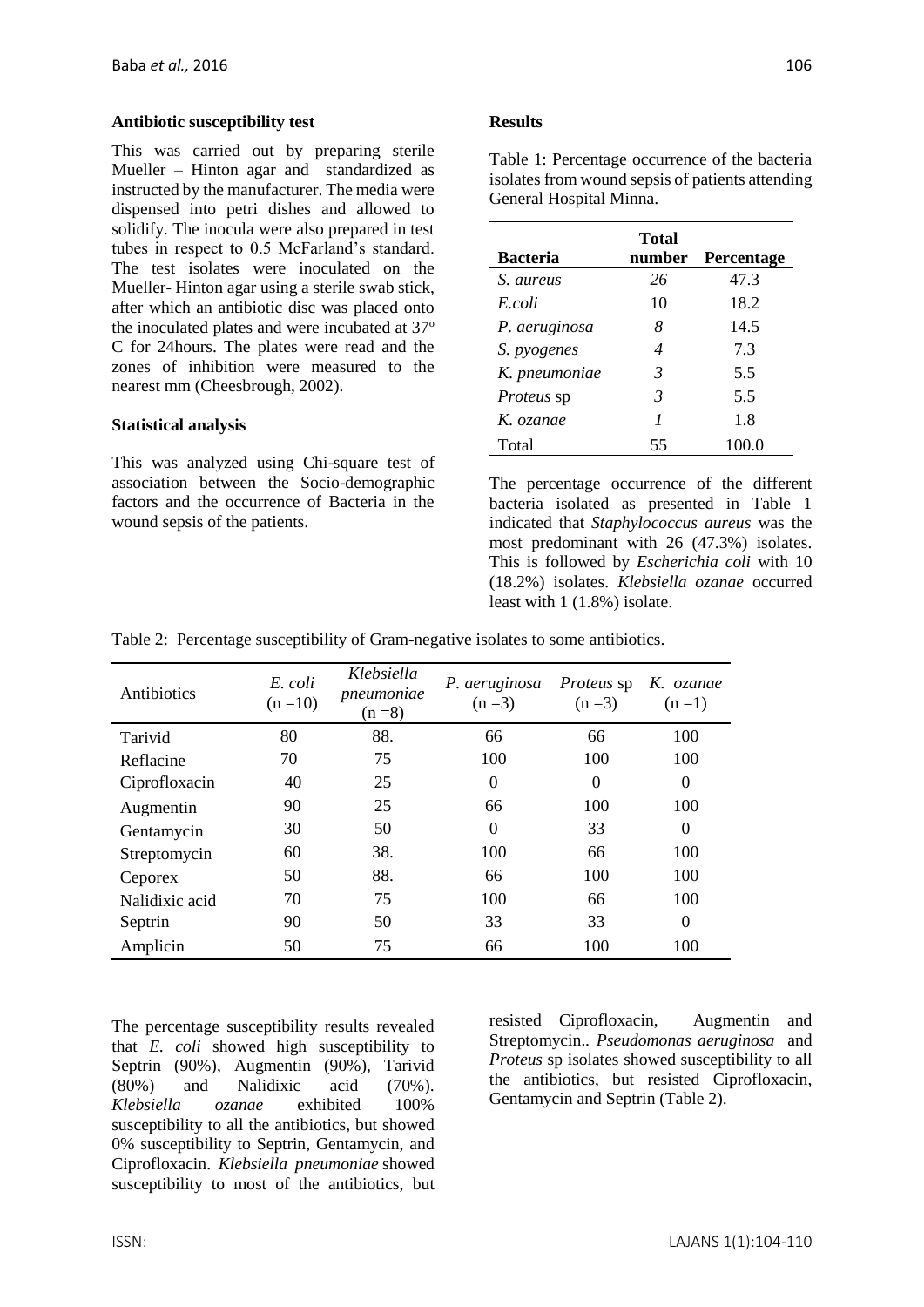|                 | S. aureus | S.<br>pyogenes |
|-----------------|-----------|----------------|
|                 | $n=26$    | $n=4$          |
| Ciprofloxacin   | 65        | 100            |
| Norfloxacin     | 69        | 50             |
| Gentamycin      | 19        | 75             |
| Amoxil          | 38        | 25             |
| Streptomycin    | 92        | 50             |
| Rifampicin      | 96        | 75             |
| Erythromycin    | 18        | 75             |
| Chloramphenicol | 57        | 100            |
| Ampiclox        | 23        | 75             |
| Levofloxacin    | 88        | 100            |

Table 3: Percentage susceptibility of Grampositive isolates to some antibiotics

*Staphylococcus aureus* isolates were highly susceptible to Rifampicin (96%), Streptomycin (92%), and Levofloxacin (88%). In the case of *Streptococcus pyogenes,* the isolates exhibited 100%susceptibility to Ciprofloxacin, Chloramphenicol, and Levofloxacin and strongly resisted Amoxil (75%) (Table 3).



The graph clearly showed statistical significance (P<0.05) in the distribution of ages, of patients (Fig.1).



There is an association between the sex of patients and occurrence of bacteria from wound sepsis, because mainly male patients are

involved with occupations such as farming, motorcycling etc. The distribution on the graph indicated statistical significance (P<0.05) (Fig. 2).



The statistical analysis using chi-square $(X^2)$ test of association showed statistical significance between the occupation of the patients and the occurrence of the bacteria isolates from wound sepsis. This is evident in the trend of distribution of the occupation of the patients as shown in the curve (Fig.3).



The statistical analysis using chi-square $(X^2)$ test of association showed statistical significance between the area of domicile of the patients and the occurrence of the bacteria isolates in wound sepsis. This is evident in the trend of distribution of the patients as shown in the curve (Fig.4).



The statistical analysis using chi-square $(X^2)$ test of association showed statistical significance between the site of wound of the patients and the occurrence of the bacteria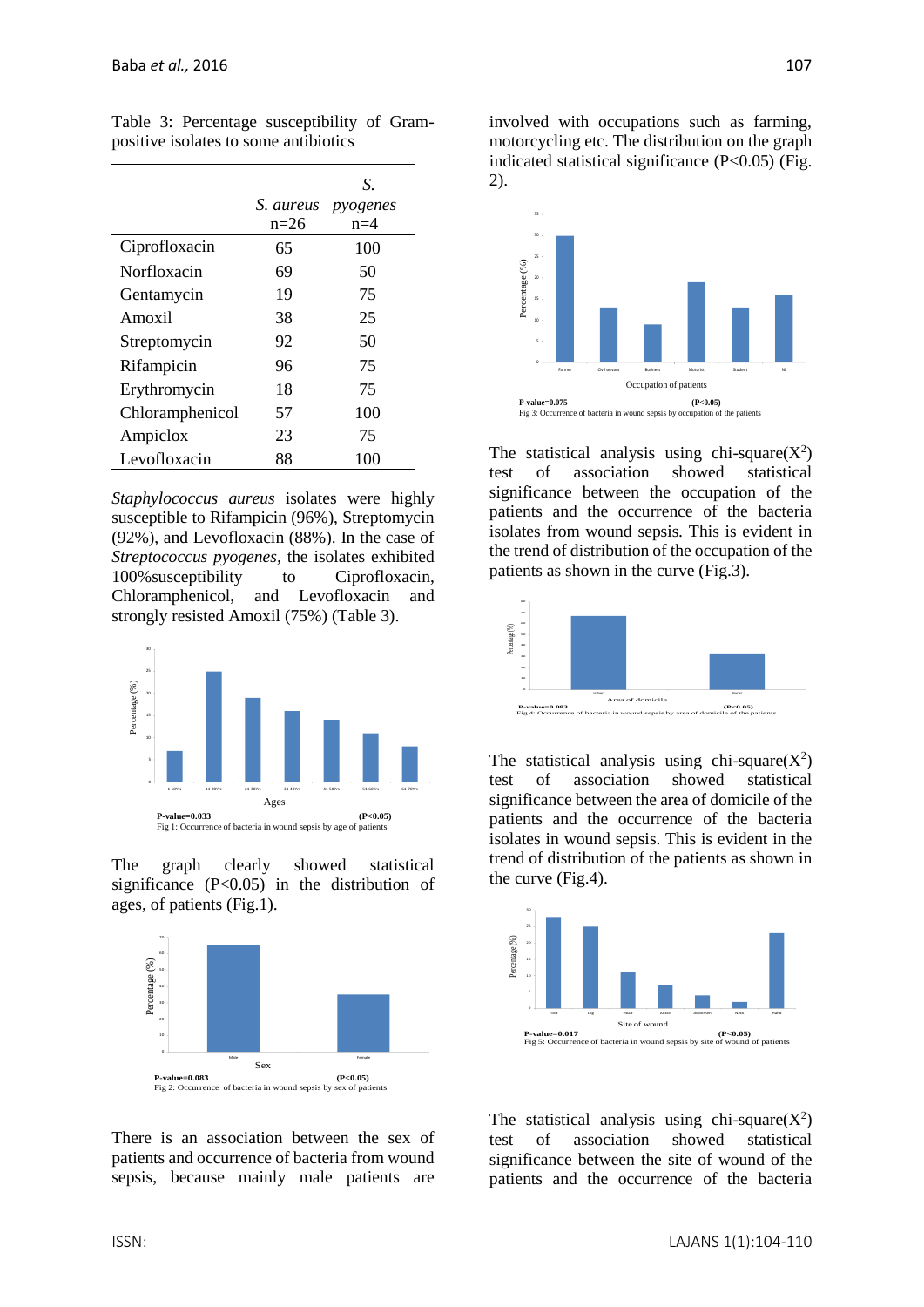isolates in wound sepsis. This is evident in the trend of distribution of the patients as shown in the curve (Fig.5).



The statistical analysis using chi-square $(X^2)$ test of association showed that there is no significant difference between the type of wound of the patients and the occurrence of the bacteria isolates in wound sepsis. This is evident in the trend of distribution of the patients as shown in the curve (Fig.6).

## **DISCUSSION**

The predominant bacteria isolated were *Staphylococcus aureus,* 26 (47.27%), *Escherichia coli* 10 (18.18%), *Pseudomonas aeruginosa* 8 (14.54%), *Streptococcus*  pyogenes, 4 (7.27%), *Proteus* sp, 3 (5.54%), *Klebsiella pneumoniae* 3 (5.54%) and *Klebsiella ozanae* 1 (1.81%). The high prevalence of *S. aureus* in the infections may be because it is an endogenous microbial flora. Infections with this bacteria may also be due to contamination from the environment e.g. contamination of surgical instruments. With the disruption of the natural skin barrier, *Staphylococcus aureus,* which is a common bacterium on surfaces, easily find their way into wounds. Similarly, high percentage of microbial growth was reported in India (86- 100%) and Pakistan (98%) (Basu *et al*., 2009). A number of researches carried out previously on wound infection from Africa and different parts of the world showed that *S. aureus* and *E. coli* were the most frequent isolates (Bhatt *et al*., 2006).

Bacteria isolated from only 55 burn wound swabs from the total 100 swab indicated that 55% of examined burn patients had invasive burn wound infections, this finding is supported by investigation of Moonery *et al*.(2002), who explained that the burn wound infection is one of the most important and potentially serious complications that occur in the acute period, following injury. Raja *et al*.(2007) demonstrated that the infectious complications are considered a major cause of morbidity and mortality and the type and amount of bacteria in the injured tissues influence wound healing. Most of the isolates identified in this study had mixed with other bacterial species and some of these have shown to be resistant to many antibiotics, and this indicates the high contamination of burn wounds in our hospitals. In the present study, the most commonly isolated bacteria from burned patients were *S. aureus* and *P. aeruginosa.*The reasons for this high prevalence may be due to factors associated with the acquisition of nosocomial pathogens in patients on long admission, thus complicating illnesses, prior to the administration of antimicrobial agents.

The result of percentage prevalence of the bacteria isolates from this study also indicated that the rate of isolation of gram positive bacteria 30 (54.54%) was more than that of gram negative bacteria 25 (45.45%). This finding negates the report of Obritsch *et al*.(2004), who reported that the rate of gram negative bacteria isolation from burn wound was more than twice that of gram- positive, and it was noticed that *Klebsiella* sp. was the pathogen less isolated constituting 3.33% followed by *P.aeruginosa* (23.33 %) and *S. aureus* (15.33%).

Resistance to some antibiotics was very low. t Percentage susceptibility results indicated that *Staphylococcus aureus* isolates are highly susceptible to Rifampicin (96%), Streptomycin (92%), and Levofloxacin (88%). In the case of *Streptococcus pyogenes,* the isolates exhibited 100%susceptibility to Ciprofloxacin, Chloramphenicol, and Levofloxacin and strongly resisted Amoxil (75%). *E.coli* showed high susceptibility to Septrin (90%), Augmentin (90%), Tarivid (80%) and Nalidixic acid (70%). *Pseudomonas aeruginosa* showed susceptibility to most of the antibiotics, but resisted Ciprofloxacin (75%), Augmentin (75%) and Streptomycin (63%). This might be as a result of inappropriate use of antimicrobial agents (antibiotics) and the intrinsic ability of the isolates to survive in their environment. This work disagrees with the study done in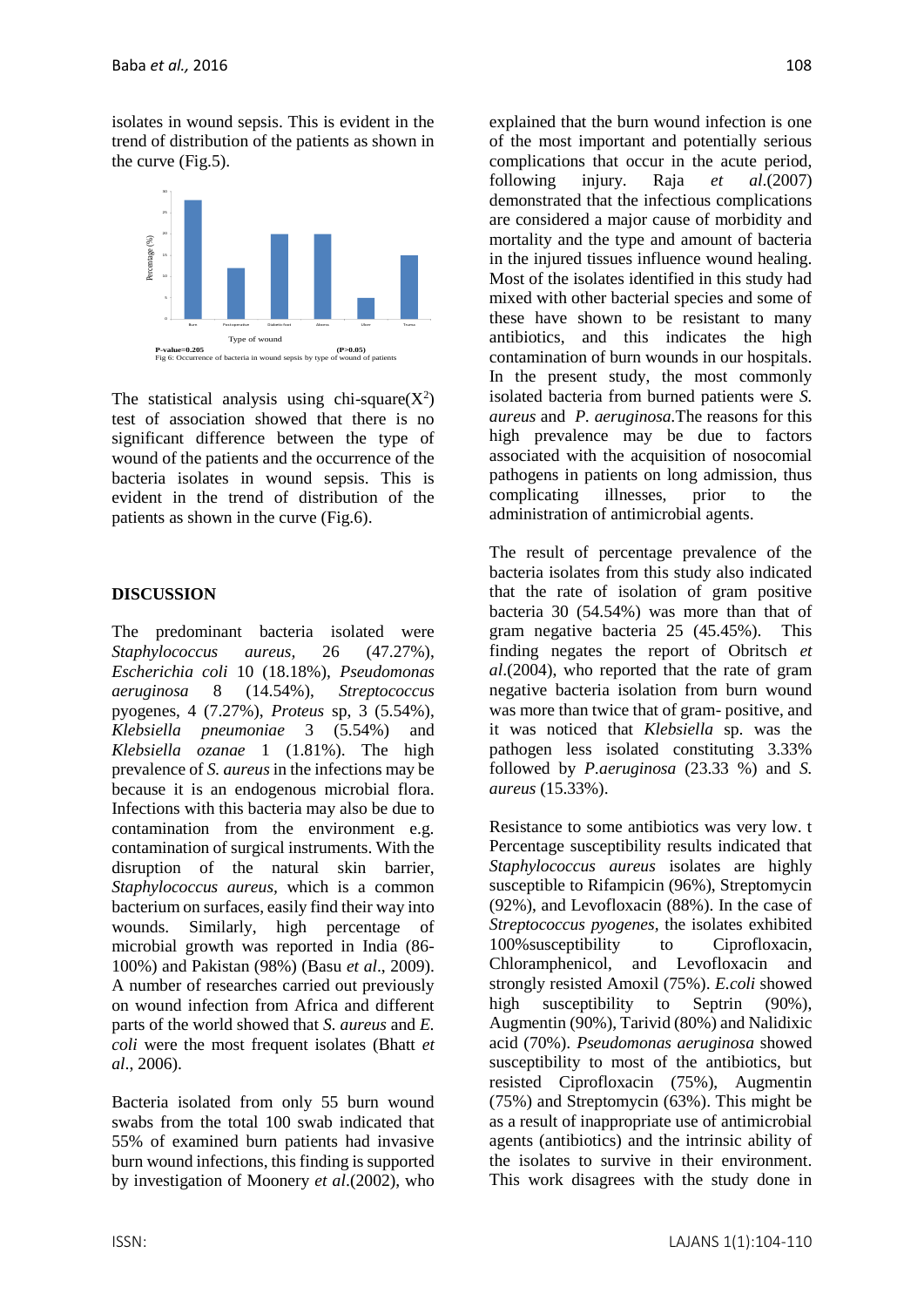Ethiopia with average susceptibility of *S. aureus* and *Streptococcus* sp isolates (0%) and *E.coli isolates* (4.5%) (Mulu *et al.,* 2012).

The results of antibiotic susceptibility showed that *Streptococcus pyogenes* strongly resisted Amoxil (75%). *P. aeruginosa,* and *Klebsiella ozanae* were found to be highly resistant to Gentamicin and Ciprofloxacin. High resistance of the isolates to antibiotics may be due to practicing self-medication, lack of diagnostic laboratory services or unavailability of guideline regarding the selection of drugs thereby leading to inappropriate use of antibiotics. This finding is supported by the investigation of Obritsch *et al.*(2004), who reported that more than 72% of the Gramnegative isolates of burn wound were resistant to Gentamicin, a commonly used antibiotic against Gram-positive infections.

Chi-square test of association to assess the association between different variables revealed that the variables, ages, sex, occupation, area of domicile, site of wound, indicated statistical significance (P<0.05), except type of wound that is statistically insignificant (P>0.05). It equally includes that there is an association in the occurrence of bacteria in wound of males (65%) than in females (35%). The reasons being that, in African countries, mainly males are involved in occupations such as farming, construction works, transportation and industrial works, where the likely exposure to trauma is common. This is in agreement with studies reported by Gautam *et al.* (2013) in different parts of Africa and other countries (Amoran *et al*., 2013).

## **REFERENCES**

- Amoran, O.E., Sogebi, A.O andFatugase, O.M (2013). Rates and risk factors associatedwith surgical site infections in a tertiary care center in South-WesternNigeria. *Int J Trop Dis Health*, 3(**1**):25–36.
- Badoe, E.A., Archaeampong, E.Q. and Afudo, T.J. (2000). Wound infections. *Principles and practice of Surgery.*Third Eition.Ghana Publishing Cooperation, Accra.11-35.
- Basu, S., Ramchuran, P.T., Bali, S.T., Gulat. I. A and Shukla, V. (2009). A prospective, descriptivestudy to identify the microbiological profile of chronic wounds in outpatients. *Ostomy Wound Manage*, 55(**1**):14–20.
- Bhatt, C and Lakhey, M. (2006). The Distribution of Pathogens Causing Wound infection and their Antibiotic Susceptibility Pattern. *J Nepal Health ResCouncil,* 5(**1**):22–26.
- Bouchillon, S.K., Johnson, B.M and Hoban, D.J (2004).Determinig incidence of extended spectrum beta-lactamase producing Enterobacteriaceae, Vancomycin resistance *Enterococusfaecium*and methicilin-resistant *Staphylococcus aureus* in 38 centers from 17 countries: the PEARLS study 2001-2002. *International Journal of Antimicrobial Agents,* 24(**2**):119-124.
- Bowler, P.G., Duerden, B.J and Armstrong, D.G. (2001). Wound Microbiology and Associated Approaches to wound management, *clinical Microbiology,*  14:244- 269.
- Cheesebrough, M. (2002). Microbiological District Laboratory Practice in Tropical Countries. 2nd edition. United kingdom, Cambridge press. P. 189.
- Church, D., Elsayed, S., Reid, O., Winston, B and Lindsay, R. (2006). Burn wound infections. *Clinical Microbiology Review;*  19(**2**): 403-434.
- Gautam, R., Acharya, A., Nepal, H.P and Shrestha, S. (2013). Antibiotic susceptibility pattern of bacterial isolates from wound infection in ChitwanMedicalCollege Teaching Hospital, Chitwan, Nepal. *IJBAR* , 4(**4**):248–252.
- George, T.V. (2005). Diagnostic value of clinical features at presentation to identify serious infections.*Medical Microbiology*; 13<sup>th</sup> ed. Indiana University Press, 398.